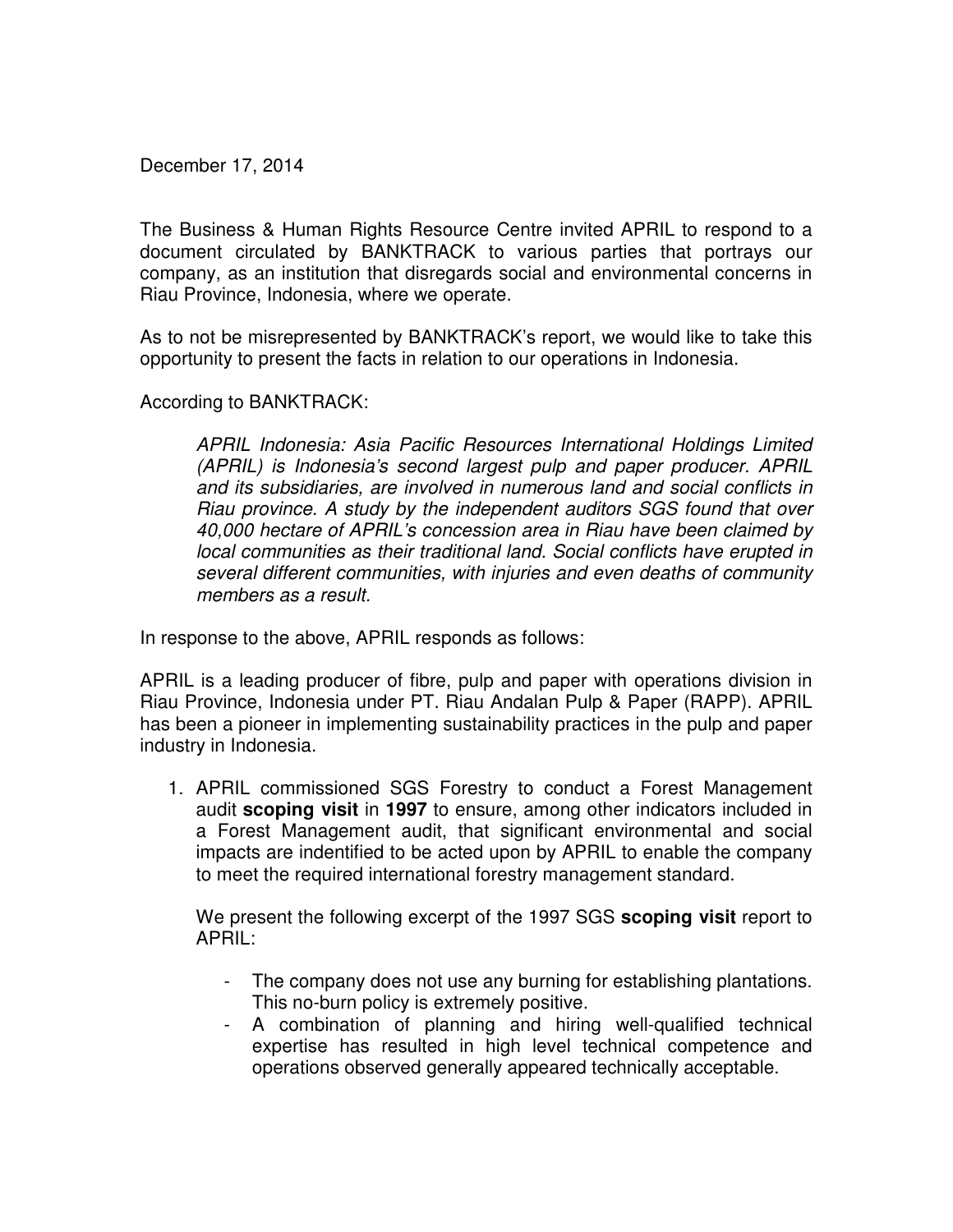- SGS Forestry identified conflicts with villages around the company's concessions. SGS Forestry noted that some of the conflicts stemmed from organized attempts to profit from the company's presence in the area. SGS Forestry recommended APRIL to strengthen its dispute resolution mechanism as well as assigning professional conflict resolution specialists on the staff of the company.
- No injuries or deaths in the communities due to conflicts with APRIL were indentified in the 1997 SGS Forestry report. However, during a protest in Delik village, RAPP security post was assaulted; the police took over the case and the provocateur was arrested.
- 2. As a follow up of the SGS Forestry Audit scoping visit, APRIL commissioned a **full Forest Management Audit Report in 1998**. The audit examined legal, technical, environmental, and social performance in relation to the criteria and indicators for Indonesian forest management.

On social aspects, SGS Forestry reported the following:

- Land and resource ownership: Although the plantation concession area was granted by the government, a number of land claims by local people have arisen. RAPP has a transparent process for dealing with these claims and negotiating compensation. Land determined to be traditionally occupied is excised from the concession area and established crops on encroached land are compensated for.
- Relationship with local communities: Open communications with local communities is maintained through frequent visits by Public Relations Officers in each sector to the villages surrounding the plantation sites.
- Resolution of grievances: There are transparent procedures for resolving grievances with local communities.
- Employment: Plantation activities provide employment for 8,900 people with priority given to local communities. There is a structure operating alongside compulsory official union membership, through which workers can express their grievances with management and discuss term of employment.
- Local services: Material support, based on community requests, is provided. Activities include supporting communities with oil palm plantation development, building and rehabilitation of mosques and schools, a village development program and the Melayu Cultural Center at Betung.
- Out grower scheme: A pulpwood out grower scheme (HTR) on small, privately owned lands and lands excised for local people is supported. To date, 4,000 hectare has been prepared and 1,832 hectare planted.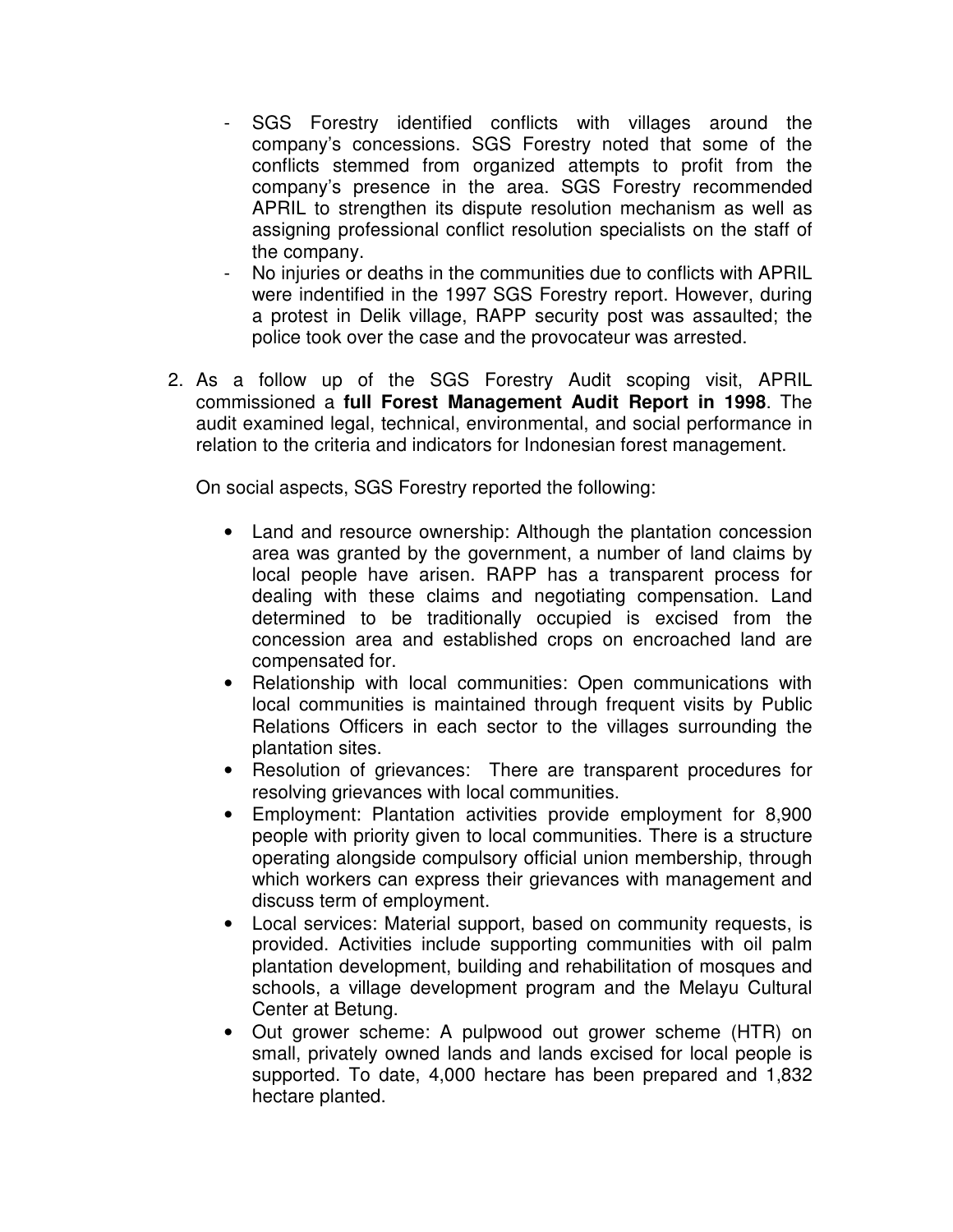• Incidental infrastructure: roads and transport provided as a result of the project improves access to markets and education for previously isolated communities.

APRIL has commissioned SGS to do subsequent forestry management audit to measure against the baseline that was identified in these early reports.

In 2014, APRIL's social and economic impact to date, as measured by a range of reports include:

- 1. 90,000 jobs created.
- 2. 6.1% of regional non-oil GDP
- 3. 2,800 scholarship granted through Tanoto Foundation
- 4. 5,000 local community jobs created
- 5. 76,000 hectares allocated for community livelihood projects.
- 6. 36,700 beneficiaries for health provisions.
- 7. 150 million trees planted every year, improving degraded land productivity.
- 8. 250,000 hectares of High Conservation Value Forest (HCVF) set aside for conservation, voluntarily.

APRIL has and continues to seek certification of its operations and products. They include:

National Certifications:

- Sustainable Plantation Forest Management (SPFM) Since 2006, RAPP has been certified for (SPFM) under Indonesian Ecolabel Institute (LEI) standards.
- Sustainable Production Forest Management and Timber Legality Verification (PHPL/SVLK): RAPP holds SVLK/PHPL certification, a mandatory certification for all Indonesian forestry companies. The SVLK system was jointly developed by the Indonesian Ministry of Forestry and the European Union (EU) to meet EU's anti- illegal logging laws and requirements.

International certifications:

- **OHSAS & ISO**: APRIL's operations in Riau Province, Indonesia are certified under OHSAS 18001 (Safety Management Systems), ISO 9001 (Quality Management Systems), and ISO 14001 (Environment Management Systems).
- **PEFC-CoC:** Since 2010, APRIL's production facilities have been certified under Programme for the Endorsement of Forest Certification (PEFC) Chain of Custody (CoC) standards, ensuring that all raw materials coming into the mill are from non-controversial sources
- **Origins and Legality of Timber (OLB):** Since 2012, RAPP's entire supply chain has been certified under Bureau Veritas' standards for OLB, the first industrial plantation company in Asia to achieve this.